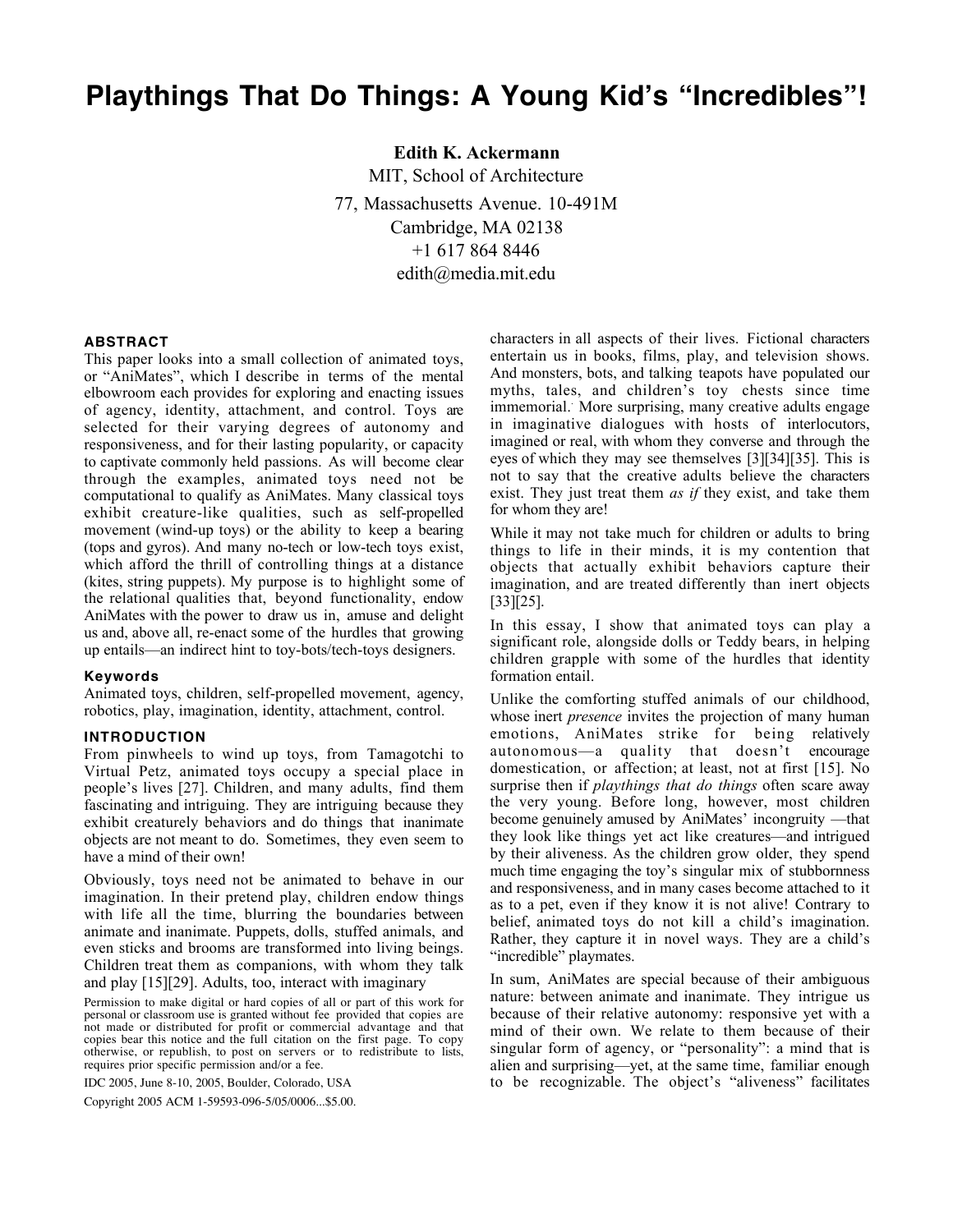identification. At the same time, its "thingness" helps us keep a secure distance.

In what's to come, I flesh out some of the features that make for amusing and enjoyable relational playthings. Beyond humanoid traits, I show, it is an AniMate's *manners of interaction* that matter. Beyond smarts, it is its conviviality. Beyond obedience or bossiness, it is an AniMate's *relative autonomy* and ability to *share control.* The moral of the story: To be fun, the tech-toys and toybots of the future will have to be "good dancers," i.e., good at negotiating gives and takes …

## **ATTRIBUTIONS OF AGENCY AND CAUSALITY**

Children readily attribute agency to things that do things, to objects that behave. Piaget in particular has long ago established that young children tend to animate elements that move, such as clouds or water [21].

Research by Michotte [18], Heider and Simmel [11], and Steward [28] further suggests that people interpret very specific characteristics of movement as being person-like or object-like, *depending on whether the moving entity resists or follows a natural course*. And the natural course of a moving entity is defined as a steady or decelerating motion along a straight line. In essence, object-like things are perceived as being *passive* (they move only if pushed), and, if pushed, they are expected to move along in a straight line and, after a while, to slow down and stop. By contrast, if an entity sets itself in motion, or moves in a nonlinear fashion (for example by turning in a circle or suddenly speeding up), it is perceived as having *agency*. To Premack and premack [24], the appearance of self-propelled motion is a young child's equivalent of agency, or volition, which is a creature-like quality.

More recent studies on infants' social cognition [23] indicate that even very young babies distinguish between animate and inanimate—with great immediacy—and are sensitive to qualities of motion evocative of social causality. This comes as no surprise, given the adaptive nature of such distinctions, especially in babies.

In general, children's tendency to equate self-propelled motion with agency fades away around the age of 6, as children start to distinguish between what drives the motions of artificial versus natural creatures. As an example, if a live puppy and a robotic dog, like Aibo were to walk along side by side, most 7-year-olds would tell you that Aibo is not alive, that it has been programmed to walk, and that, as a consequence, it is not "really" in charge of its actions, self-driven, or "smart". This being said, when left to play with an animated toy, or as soon as a toy exhibits more sophisticated behaviors (like avoiding obstacles or pursuing a goal) or if it responds to a child's solicitations, agency and smarts are easily projected back onto the artifact.

Our own work on children's cybernetic intuitions [2] and children and machines [4] supports studies by Inagaki and hatano [13] and Gillieron and Thommen [7], showing that children do not distinguish between causation and agency in the ways most adults or scientists do. Instead, 5-yers-olds and up, interpret most any transaction between entities—whether inert or alive, causal or intentional—in terms of how each *controls* or *is controlled by* another's behavior, either through direct or mediated action. In the case of a direct action, an agent A *does* something to a recipient B, or *impacts* it physically, whereas in the case of mediated action, agent A *signals* something to B, and B acts or signals back accordingly. Important here is that the agents at play tend to be animated, at least while currently active, and recipients tend to be objectified. Thus, in a chain of transactions, whether causal or intentional, any particular entity is *in turn* seen as an agent or a recipient, i.e., as alive or inert, depending upon whether it is currently perceived as *initiating the action* (agent), or merely *reacting to it* (recipient).

Humans also treat differently entities—people or things —that they personify or endow with livelihood in their imagination than to entities that they objectify or treat as merely reactive [8]. What is not clear to this day, is the roles that personification and objectification play in a person's cognitive and personal developments.

Authors, such as Taylor [29], Watkins [34], and Hillman [12] bring strong evidence to the idea that people's abilities to suspend disbelief, bring things to life, and create—and relate to—fictional characters, or imaginary companions, are in no way a sign of intellectual or emotional immaturity, or delusion. Nor are they a folly reserved to children and poets alone. Instead, the works of the imagination enrich our lives as humans. In Hillman's words, "Where imagination reigns, personification happens" (p. 16).

People's abilities to treat fictional characters as if they were real and to project themselves into a fictional character's mind are a key component in learning and development. They bring empathy at the service of intelligence. And without empathy, there is no room for changing one's stance in the world or putting things in perspective [1][26]. Note that what is true of fictional characters is also true of virtual creatures, or *avatars,* with whom people mingle in social virtual environments, and of heroes and villains in computer games, that people drive around to feel things through their eyes [25][33]. Likewise, people's abilities to suspend reality or disbelief and create alternative worlds in their mind are essential because they put imagination at the service of intelligence. And without imagination, there is no room for creative or critical thinking [10]. A sustained dialogue between *what is* and *what could be*, between fact and fancy, between actuality and possibility, is a condition *sine qua non* to the development of both human creativity and rationality [5]

In sum, our lasting fascination with pretense rests upon two urges. The first is to seek out occasions to enrich the dialogue between what is and what could be. The second is to establish distinctions between entities that act/react like things and entities that act/react like people. Both urges contribute to helping people find their place and their voice in the world [1].

#### **PROJECTION OF ALINENESS AND OBJECT AFFORDANCE**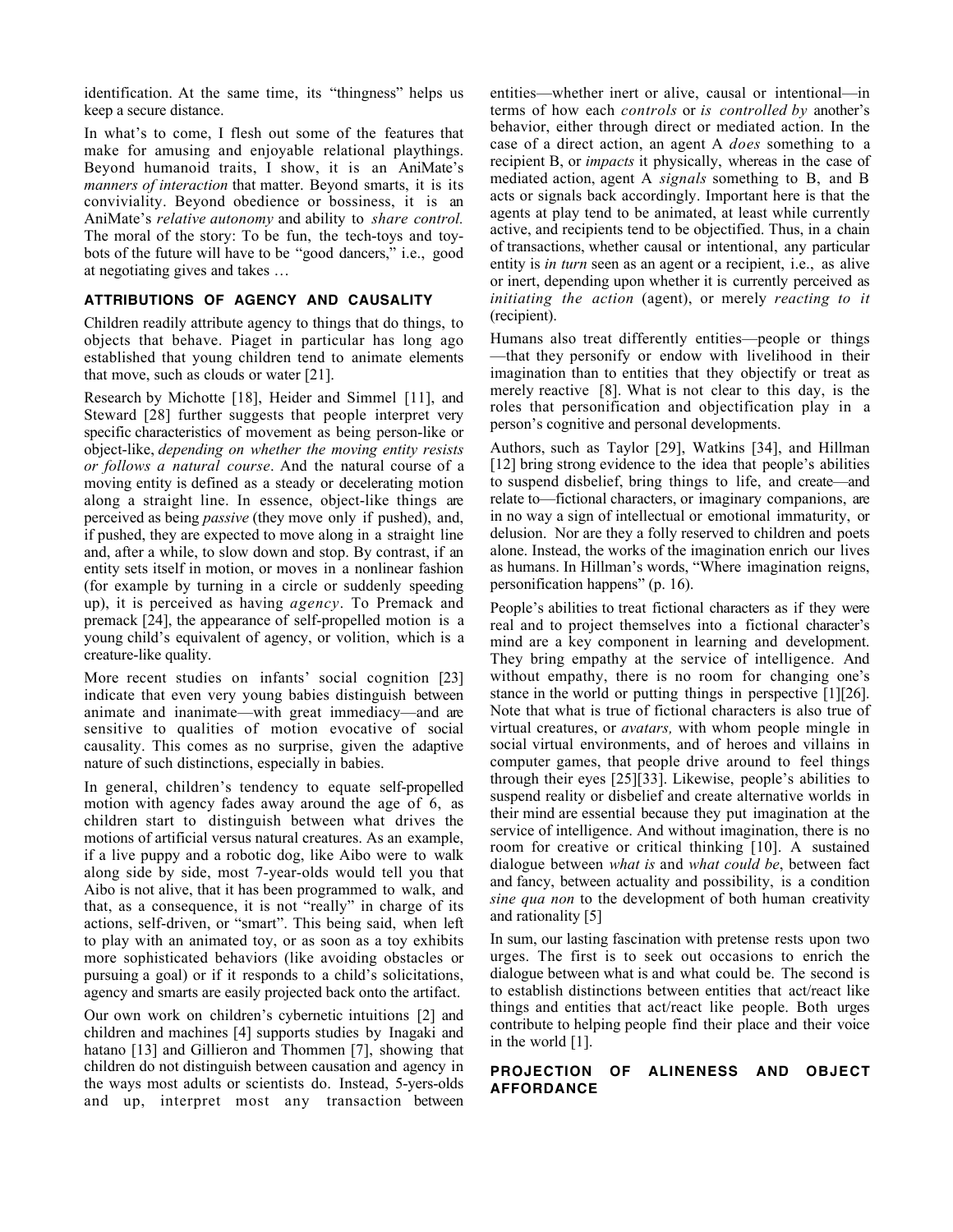As a psychologist, I have always been interested in why, under given circumstances, people endow things with life, and how children conceive of—and relate to—things that think, or objects-that-behave. In working with designers, on the other hand, I became increasingly aware that not all artifacts are good enough projective materials! Some seem clearly better suited to foster meaningful and delightful encounters. Others just leave most of us cold.

Donald Norman introduced the term "affordance" to refer to an object's ability to signal its potential uses [19]. Examples of objects with poor affordances include a lamp that doesn't tell you where its "on" switch is located, or a doorknob that doesn't tell you whether the door wants to be pushed or pulled. While Norman's concept of affordance provides a first step toward understanding *how forms engage minds*, it is also worth noting that artifacts like toys cannot be characterized by usage alone. A rich toy, like a good book or an inspiring painting, transports us. It enchants and delights. It "knows" what surprises and wonders capture our imagination, and it offers *the mental elbowroom* for playful exploration of intriguing ideas. In other words, beyond affordances, a toy needs to have evocative power, and holding power. While affordance speaks to an artifact's straight-forwardness (clarity to signal its whereabouts), something more is needed to sustain human interest, let alone enchant. This "something more," in the case of AniMates, is the surprising blend of autonomy and responsiveness alluded to before: a clear invitation to play and dance!

## **A CHESTFULL OF ANIMATES**

The toys I am about to present are diverse and varied. Yet, all share a common feature. They are *animated* in the sense that they exhibit specific behavioral attributes (like moving funny), attitudes (like keeping a bearing), or "social skills" (like engaging in give-and-takes), which, to a child, are synonymous of being alive. The collection includes mostly pre-digital toys and toys that we, as adults, may not even think of as being animated because we have long *thingified* them. The toys were also chosen for their lasting popularity, or ability to 'hold' commonly held passions.

More to the point, the *animated toys* I selected are neither *smart* nor *inert* but they sit somewhere in between, along a continuum. Closer to *smart* toys, like Aibo, Furbies, Norms, MicroPets,*,,* we find Lil' Ducky Do, a dull yet responsive cyber-duck for 3-years-olds (Cyber Pets 2000),. We also find KritterBots, responsive programmable pets for older children, and remote-control vehicles. Closer to "animable" toys, such as teddies, dolls, or Thomas the Tank Engine, we've got Twirly Tops, Shaky Sphere, Sliding Slinkies, Crazy Critters and Rolly Molly. And in between, we find our own favorite sociable AniMates: Kids' Kites, Musical-Mats, and mini-sailboats (to be monitored using sticks on small water-ponds).

Ducky Do, Kritter-Bots, and remotes are best described as a *toys that feel,* or sense. The rest of the toys either are *moving funny* [as if self-propelled], are *stubborn* [they keep a bearing], or are *convivial* [as if they knew it takes two to tango].

I first introduce the cyber-duck. I then climb down the ladder to speak of self-propelled and goal-driven toys. I end my tale with the most evocative toys, the good "dancers."

# **Toys that feel: Lil' Ducky Do, Kids' Kritter Bots, Remote-Control Vehicles**

Toys that *feel* are sensitive to certain features in their environment. Besides touch, they may be responsive to light, heat, distance, or Infra Red. The fun is to control them at a distance.





Figure 1

Ducky Do [Fig. 1] is Aibo's dull little cousin. All it does is *seek a bottle* that has been pointed in its direction. As the cyber-duck senses the IR beam, it paddle*s* in the direction of the signal, and as it loses the signal, it babbles to be reconnected<sup>i</sup>. In spite of its obvious limitations, this toy is intriguing because it changes the ways young children perceive and control their rapport to "pull-along" toys.

We know it, most two- or 3-years-olds fall in love, at some point or other, with their pull-along toys, and the reason for this love affair is easily understandable. The world is a bewildering place to a young child. A pull-along toy offers comfort because it stays with you, unchanged, as you venture into unknown territory. Pull-along toys are most every "terrible two's" favorite toy travel-companion.

Lil' Ducky Do differs in one significant way from its lowtech ancestors: it follows with *no strings attached*. As we have seen, the duck "likes" its bottle. So if you, the child, point the bottle at it, it will recognize it and start paddling after it/you. Simple enough! What makes this string-less pull-toy attractive is that it will accompany you (i.e. become attached in the psychological sense) without your forcing it by tying it to a leash and physically pulling it. Metaphorically speaking, you "tell" it to come by pointing your "magical" beam, and there it comes. I cannot think of a better way to satisfy any young child's desire for omnipotence, especially at an age when wandering off into the world could make you vulnerable and powerless.

Many toys can be put in the category of "toys that feel." The worst instance I have come across is a wobbly plastic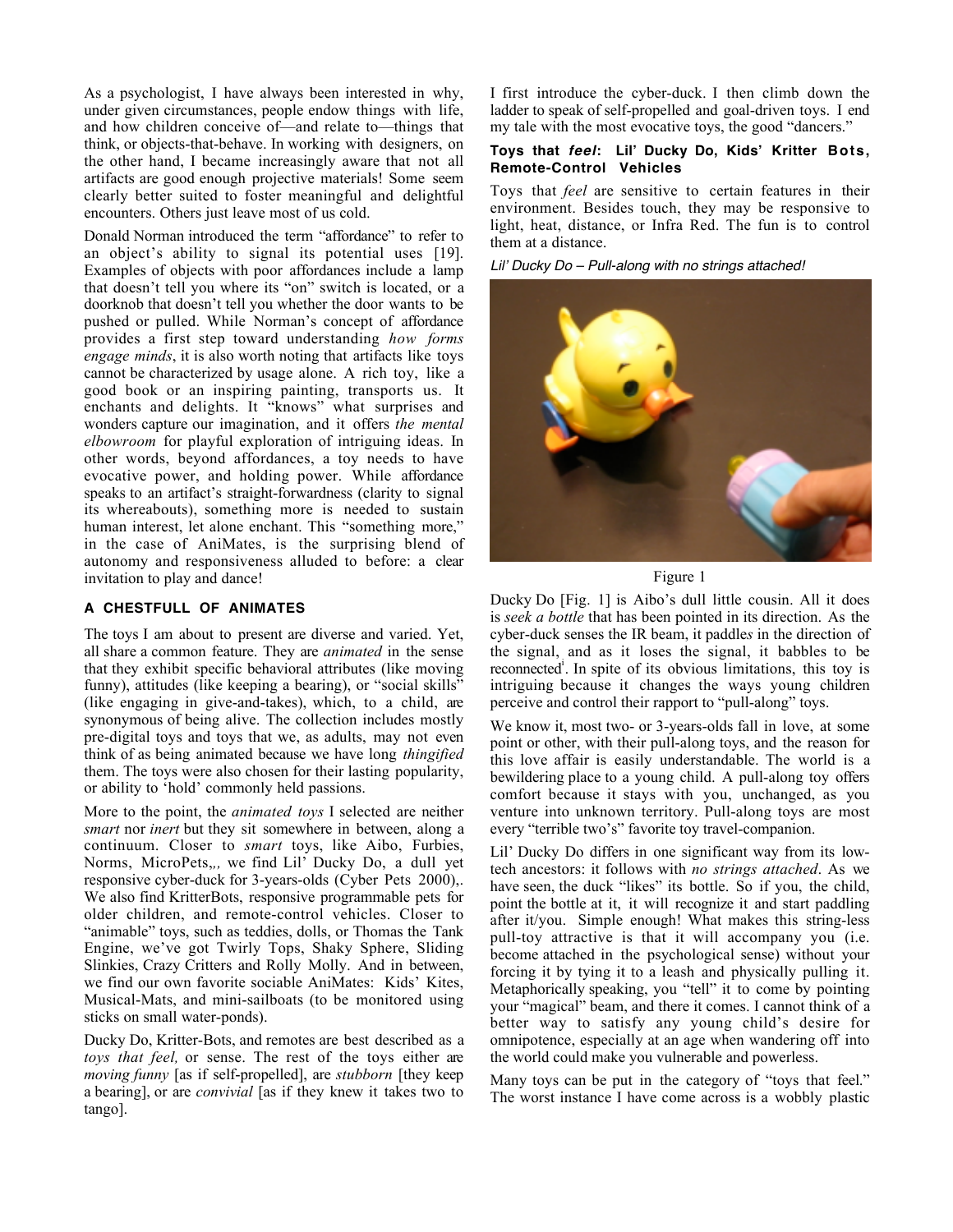simulacrum of a Coca-Cola bottle that responds to sound. When you clap your hands, it collapses and jitters: a scary thought to anyone who expects a glass bottle to conserve its shape (two-year-olds and up).

### Evolving the Duck: Kids' Kritter Bots, Remote Controls

To older children, toys like the cyber-duck remain cool because steering things at a distance is fun. At the same time, older children mostly "diss" the duck for its babyish look and feel.

One way of evolving Ducky Do is to add features that make its sensory capabilities and repertoire of responses richer, and to diversify the interactive games to be played. This is what was done at the MIT Media lab in the early 1990s. Researchers in the Epistemology and Learning Group [9][14], of which I was [2], set themselves the task of building hosts of small, configurable cyber-creatures, some of which were sensitive to light, others to sound, or touch. The team then imagined all kinds of games to be played with the creatures. In one such game, I used a flashlight to get a light-sensitive creature to follow me—or, alternatively find its way through a maze. We also created sweet spots for the creature (places where it would feel at home) by shedding a fixed light source onto certain corners in a room. In a second game, I permanently attached a small flashlight onto a creature's left "shoulder," which, as a result, made it turn in an endless counter-clockwise circular loop.

Note that from a technological point of view, the location of the light source is irrelevant in describing a creature's behavior. From a psychological point of view, however, location matters. In the first game, the creature responds to the ambient light in "its" environment. In the second game, the stimulus is like an "implant," which triggers a creaturespecific automated dance pattern, independent of environmental condition. Now, if you, as a child, control the creature's movement (by holding flashlight), it feels very different from watching it turning in a loop (with flashlight glued on its body). In the latter case, any attempt at influencing its behavior would require a "surgical" intervention of sorts: you would need to *re-wire* or reconfigure the creature instead of just *dancing* with it [2].

Both kids'Kritter-Bots and remote control toys are Ducky Do's for older kids. In all cases, the thrill resides in steering a toy from afar, and…the toy obeys. Using her "magical" controls, the child "tells" it where to go, and there it goes. Remote control remains pretty unilateral as long as the terrain is predictable. Yet, as the ground gets icy, or irregular, the dance becomes more interesting.

## **Toys that move funny: Rolly Molly, Crazy Critter, Shaky Sphere**

We have seen, people's tendency to endow things with agency has much to do with how exactly things move. Moving down the ladder, I now introduce a collection of more traditional animated toys: toys that *move funny*. I first present Rolly Molly and Crazy Critters—two wind-up toys. I then describe a special case: Shaky Sphere (Fig. 2)

#### Rolly Molly and Crazy Critters. Whimsical wind-ups

The particularity of a wind-up toy is that you manually "power it up" for it to *do its thing.* Wind-up toys are not interactive. Instead, they *use up* their temporarily allocated energy, or livelihood, by executing their moves.

And as the mechanism winds down, the toy dies out.

Rolly Molly (Fig 2) is a colorful little clown on a red tricycle, with a simple mechanism that allows it to move alternatively forward and backward. An additional feature of Rolly Molly's tricycle is that one lateral wheel is in rubber while the other is in metal, and one wheel is loosely attached to the axle while the other is tightly fixed. What you get once you wind up the toy is this jittery movement that delights adults and older children, but scares away the young. Unlike the Cyber-Duck, Rolly Molly is disengaging because it just does its thing, and when it runs out of "steam", it stops. There is no sense of incompleteness, except when it stops: it invites you to rewind it. Rolly Molly's moves are so jerky and its noises so metallic and rattling that no two-year-old likes to play with it.

Crazy Critter (Fig.2) is a more elegant version of Rolly Molly. Crazy Critters use vibration as a mechanism to drive their movement. Like long legged metallic mosquitoes, they dance in a rhythmic way that is much smoother and predictable than Rolly Molly's jerky moves. This being said, 3-year-olds are unlikely to engage Crazy Critters any more than they do Rolly Molly. Wind-up toys fascinate for their autonomy yet they won't let you in.



Figure 2: Rolly Molly, Crazy Critter, Shaky Sphere

Shaky Sphere: Push-button AniMate with contagious jitter

Shaky Sphere is a 10 cm wide, battery-driven hard plastic sphere with colorful studs that jitters when turned on (Fig.2). In this case, the child pushes a button instead of rewinding, and the ball starts bouncing, as if animated from within. Not very exciting—until you try to hold the toy in your hands! The ball's inner bounciness is strong enough that you need to hold it tight for it not to wobble off, and as you do this, you start jittering, as if by contagion. While many people find this toy amusing, it is no more than a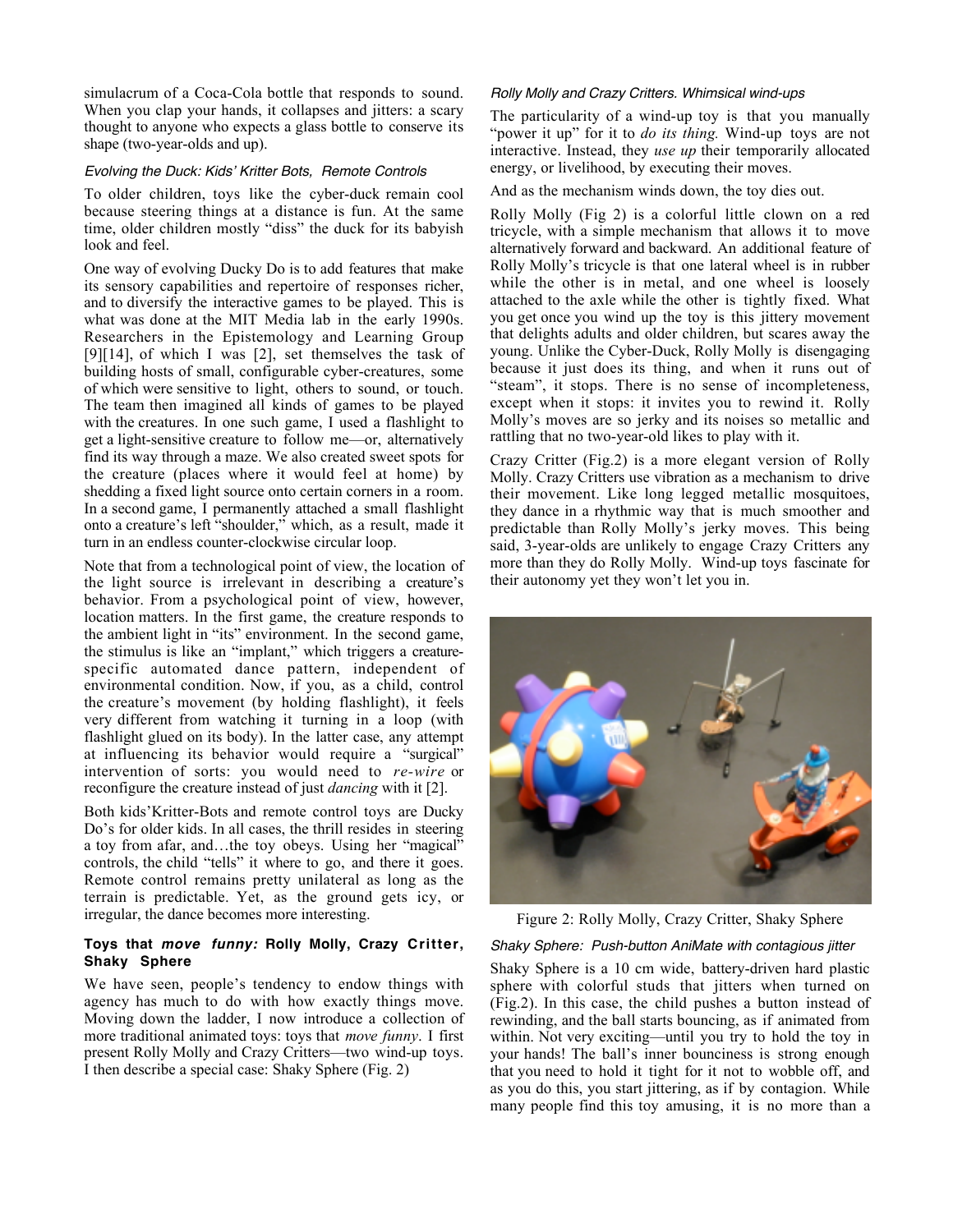battery-driven animated toy. The advantages of Shaky Sphere over Rolly Molly or Crazy Critters are its ability to pass-on its jitter thanks to it round shape and the location of the on-off button (on the surface of the sphere), both of which encourage you to hold it with two hands—and that's when the fun begins!

In general, young children don't like Rolly Molly, Crazy Critters, or Shaky Sphere. Their inability to draw you in keeps you out. It is only around age 4 and up that children begin to be intrigued by such toys' "incongruity."

## Tops, Pinwheels, and Soap Bubbles

Compare the funny-moving toys just presented to the elegance of a top that you launch by a twist of the hand, and that starts spinning and spinning, like a whirling Dervish (Fig. 4). Tops have been popular forever. In Portugal, many adults engage in top competitions, and teach the young. It comes as no surprise that the top is now being re-introduced in many video games, like Bay Blades, as icons that lends magical power to their hero. A similar sense of delight arises when a child blows into a miniature pinwheel, and then holds it into the actual wind, or a water faucet. In this case, the child experiments with the different sources that lend energy to the toy. Likewise, most every child enjoys blowing soap bubbles and then holding her bubble-maker against the wind. Tops, pinwheels, and soap bubbles are the quintessence of AniMates "that move funny", and part of their beauty is that they don't look like one.

# **Toys on the go: Bouncy Balls, Sliding Slinkies**

The *Toys on the go* we picked have no mechanism to speak of. Shape and consistence alone make for their "nomadic" tendency, an "attitude" that both children and adults have attempted to tame forever.



Figure 3: Bouncy Ball and Sliding Slinky

#### Bouncy balls

Even as they sit put, balls always appear at the verge of rolling off (Fig.3). Compare a ball to a LEGO brick. Bricks are square and well anchored in the ground. They are designed to be piled on top of each other, and to form steady towers and orthogonal edifices. Balls, by contrast, look like they are tiptoeing, and ready to roll at the slightest touch, which—provided the ball is light and bouncy invites any toddler to kick it goodbye.

Now, as enjoyable as it may be to kick a ball goodbye: once it's gone, you've got to get it back to pursue the "dance." Not surprising, then, that most games involving a ball are about its moving back and forth: allowing the player to feel the thrills of letting go (throwing or kicking) and regaining (receiving or catching). Playing ball, in other words, is about *domesticating* the ball's nomadic tendency. In some games, players use rackets (e.g. tennis, badminton), in others, they play against a wall (e.g. Pelote Basque), or use gravity (e.g. volleyball). In others yet, the ball itself is attached to a string (e.g. the bilboquet, the yo-yo). A skillful player can perform various tricks while throwing the yo-yo, always causing it to come back again.

It comes as no surprise that the ball is often used as a favorite "go-between" in early give-and-take games. Very light, over-sized balls are often used to this effect with very young children. Later in life, entire teams of players engage in ever more sophisticated ball games, using increasingly complex rules (sophisticated ball games, using increasingly complex rules (Ex: soccer, baseball, basketball, football, etc.). In sum, the ball offers a good *form* to elicit give-andtake-games, and its qualities as a go-between in turn affords exploration of *object permanence* in all its forms (expressed by Freud's notion of *fort-da*): here-there, gone-back).

Variations around balls include Frisbees and Boomerangs. Frisbees can be thought of as super-balls when it comes to enhancing the throw: When you spin/throw them off, they swirl in the air like a top spins on the ground. It is exquisite to see them fly. Boomerangs, on the other hand, are the ultimate "come-back" toys: The further you throw, the more likely they will return. Not unlike Ducky Do, the boomerang fascinates because it comes back, all by itself.

#### Sliding Slinkies

Skinkies are another popular instance of a toy *on the go*. In this case, it is the springiness of a slinky that makes for its aliveness. Its tendency, like a ball, is to take off as you launch it on a slanted ground, yet its manner of moving is to walk down a slope or staircase, as if self-propelled back to front, front to back. People like to feel a slinky slide off their hands, as if it were alive, and to secure it at both ends with their hands, to confine and drive its wild moves.

## **Toys that keep a bearing: Levels, compasses, balloons…and tops again**

Toys that keep a bearing are essentially "stubborn" or, to put it in a more positive light, driven. They come in many shades yet they all share a common attitude: They act as if they had a goal that they seem to pursue relentlessly. One may speak of a tendency, such as heading upward or down toward the floor, or keeping afloat, leveled (Fig. 4).

#### *Toy-levels and compasses*

There exists a popular Swiss bath toy made of a transparent plexiglass sphere filled halfway with water, on the surface of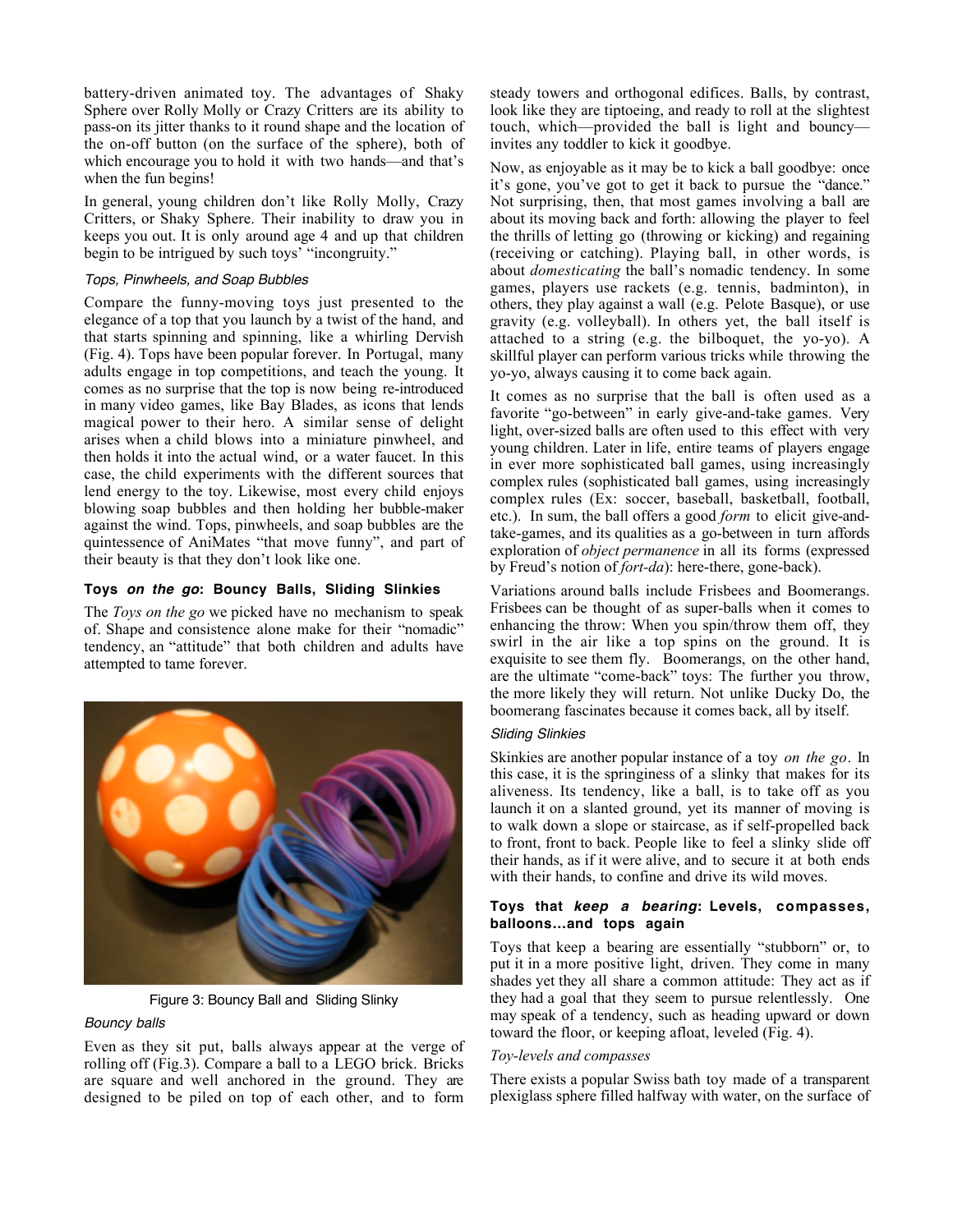which two colorful ducklings are swimming (Fig. 4). This toy shares some of the qualities of a ball (spherical shape) yet it is a very special ball in that it transcends its own unstable tendencies by holding a comfortingly steady world inside itself. No matter how quickly you turn this sphere around itself or how fast you roll it on the floor, it always responds by maintaining the horizontality of its water level. This stabilizing tendency, in turn, enables the ducks it holds to swim untroubled, heads up. The moral of the story is: no matter how unsettling things can get, some things stay the same at the core (e.g., the water level inside the ball protects its dwellers).

A variation of the same toy is a small transparent bouncy ball with a dolphin that sticks out of the water, conserving both the dolphin's upright position and the horizontality of the water level.

Along the same line, another classic stubborn toy has been crafted for the delight of toddlers (and older siblings): a little egg-shaped figurine that always pops back to its vertical position no matter how much you incline it, because its center of gravity is low (weight at its base).



Figure 4. Toy-level (bath toy), gyroscope, and top…again

Adult versions of such objects include compasses, levels, and gyroscopes<sup>ii</sup>. And the most extraordinary example of all, the quintessential toy that keeps a bearing: the balloon.

Helium balloons are the ultimate stubborn nomads. When attached, they graciously float, heads up, and wave at the slightest breeze. Yet, as soon as you let go of them, unattended, they're gone! Helium balloons make for the perfect object to fall for. They seduce you (with their lightness and fragility), and then (as soon as you don't hold them tight), they leave in the most dramatic fashion possible: They fly up in the sky.

No wonder many children's stories deal with each person's secret dream that this exquisite object of desire will stay with them, forever. "*Le ballon rouge*," by Albert Lamorisse, is a superb instance of such a story, featuring a very special balloon that transcends its own nomadic

tendency by following the protagonist, a lonely and unloved young Parisian boy. Wherever the child goes, the balloon floats behind, to the surprise of everyone—including the boy—without need to be held. As the story unfolds, many other balloons join in to protect the child. At the end, the child flies off with all the balloons. I cannot think of a better scenario to comfort any child who craves for love s/he cannot receive

## **Toys to Tango: Kids' Kites and Other Artificial Dancers**

*Toys to Tango* are good 'dancers". You lead them and they lead you. You do part of the job, and they bring what you have done elsewhere, and then hand it back to you, and you take over. Toys to tango allow exploration of partial and shared control.

Kites (Fig. 5) are many people's number-one "artificial partners". You pull the toy off the ground and try to keep it aloft, usually at a great distance. The toy, in turn, acts back within the limits of its environmental constraints, among which is the wind. Kites are like remote-controlled paper birds with invisible strings attached. Yet, unlike remote controls, they operate on unpredictable ground, thus teaching you, sometimes the hard way, that it does indeed *take two to tango*! Note that kites are built—and can be configured—to behave differently under different atmospheric conditions.





Another favorite "dancer" is a popular French toy seen in many public parks. It consists of a set of colorful minisailing boats, usually for rent near round water ponds or public fountains, that children steer using wooden sticks—the trick being that the radius of the fountain needs to be wider than the length of the sticks. Here, too, the child is in partial control. However, she loses momentary control as her boat takes off toward the middle of the pond, where the stick can no longer reach.

The game usually involves several children. Each launches their boat, follows it visually as it takes off, and then catches it again, as it drifts back towards land. It is amazing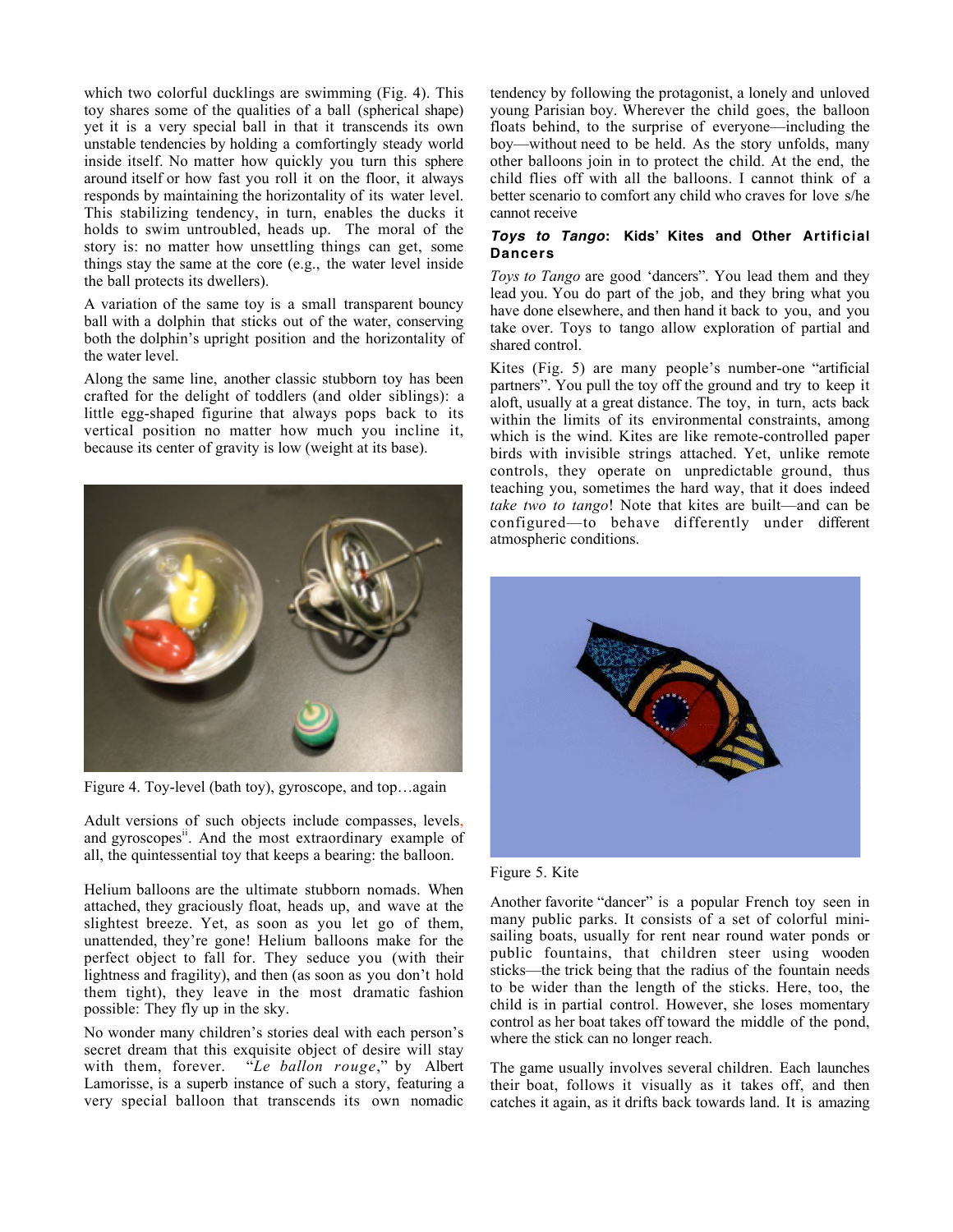to observe how the children keep track of their boats and move around the fountain in a true choreography to facilitate launches and catches. Boats are color-coded, and ownership (which boat belongs to whom) is deeply respected.

## **CONCLUSIONS**

As a way of concluding, I wish to readdress the question: What makes an AniMate a good-enough play prop, besides dolls and teddies, to explore and enact issues of identity formation and social-emotional development? What are some of the "hidden" qualities that endow an AniMate with the ability to draw people in, keep them engaged, and amuse them? What aspects of human transactions, or relational gives and takes, can be enacted and explored in ways not otherwise possible? Lastly, what's the fuss about going digital?

Inert toys like Teddies do not achieve much on their own. Yet, they have the advantage of existing at the mercy of a child's treatment. They are transitional objects in Winnicott's sense [36]. The child can love and hate them, and love them again in their play. The objects will be resilient enough to let the child *do it to them*, again and again. Transitional objects are there to survive bad as well as good treatment. They are both malleable and stable, affectively speaking: They are there for you, no matter what!

Animated or smart toys, by contrast, seem to have a will of their own, and, far from being accommodating, they resist being assimilated. Their manner is not to please or forgive but to reveal their "otherness." I suggest that animated toys qualify as transitional objects—or good-enough play props—provided they *let you in on their otherness*, *in ways that won't hurt*. This, in turn, calls for three attributes:

1. Artificiality – The child know*s the toy is not "really" alive* and thus *it can't be hurt*. The artificiality of AniMates makes it possible to engage and confront their "attitudes" *in ways not possible with people or pets*. Like on a stage, a child can play out many outrageous scenarios (in this case, relational), using AniMates as a "prop."

2. Believability – The child sees that the toy exhibits singular yet *believable* acts. In other words, an AniMate's consistency in manners of being and doing, more than humanoid traits or realistic features, are what fosters playful exploration of issues of identity and attachment.

3. Conviviality – The child realizes the toy *lets her in* while, at the same time, maintaining its integrity. The AniMate engages you in a dialog, as would a good dancer or conversationalist. It is responsive, yet it won't just give in. It is not malleable like clay. Nor is it stubborn as a donkey.

In sum, the very *artificiality, believability and conviviality* of AniMates, as well as their "otherness" afford exploration of *psychological* issues, such as agency and identity, and issues of control and communication, in ways otherwise impossible.

Children are quick to learn that AniMates may be better suited than dolls or stuffed animals—and safer than a pet—when it comes to mastering the subtleties and innuendos of relational *give-and-takes*, such as forcing someone/thing to act, acting on someone/thing's behalf, controlling someone/thing at a distance, or giving orders and using signals. How many times are young children told to use kind words instead of "brute force" in order to get their way? The problem is, it takes practice and a certain degree of maturity to become fluent in mediating needs and wants. Without playful experimentation—and this is what AniMates can contribute, in a safe way—it is difficult to learn the art of *negotiation within a relationship.*

In interacting with artificial cyber-creatures, the question of significance is not so much *how does it work* but rather *what does it achieve* (on its own), and *how should it be treated* (manipulated or controlled*)* so that *it responds* (to one's solicitations) in interesting ways. In other words, taking a cyber-creature *apart* (for the sake of transparency) is an awkward thing to do (unless you are a programmer). Our own—and related—research on children and cybernetics shows that most people prefer to take it *as is* and to explore *its* ways it of doing and being, so that *they* can optimize their dance with it—or control it—directly or remotely [2] [6]. Obviously, one can always reduce a cyber-creature to an inert object, and to physically push it around instead of "talking to it". Yet, even very young children, 3 years up, enjoy talking to responsive things, and they are no longer surprised or scared by things that talk back to them.

*Digital* per se is not synonymous of an artifact's ability to be an *enjoyable and rewarding relational partner*. Action at a distance and remote-control have been with us long before cyber-bots and electronic remotes filled our homes. When a three-year-old plays with a light-switch near the door, and the light appears on the ceiling, she doesn't know that some hidden wires pass the current from one to the other. What fascinated her is to experience her power and its responsiveness more than to unravel its mystery. Likewise, if a three-year-old switches on the TV—remotely or otherwise—and images and sounds appear, she won't know if the characters are there, really, right now, or not. Nor does she know what causes them to move and talk.

What is unique about cyber-toys, however, especially as they become an integral part of our lives, is that they create a new arena within which *action at a distance* and *relationships outside of a human presence* can be explored in a new light, thus changing the ways we dream-up and sustain relational continuities, whenever co-presence or territorial bounds won't hold. No doubt, the capabilities of today's digital animated toys are rapidly evolving—from AniMates to Toy-Bots—and so are our rapports with them. More to the point, people's very urge to imagine and create ever more sophisticated animated toys—for their children and for themselves—is, at root, a manifestation of their own endless quest for renewed identity. Animated toys "grow" with us, and within our culture, because *we* don't cease to re-invent ourselves. Re-inventing ourselves is about rethinking *who we are*, and *how we differ* from others (creatures or things). It requires that we draw lessons from *how others interact with their world* and *among themselves.* Even more relevant in today's digital world, reinventing ourselves calls for spaces where we can safely explore the nuances between physical impact, action at a distance, psychological manipulation, remote-control,